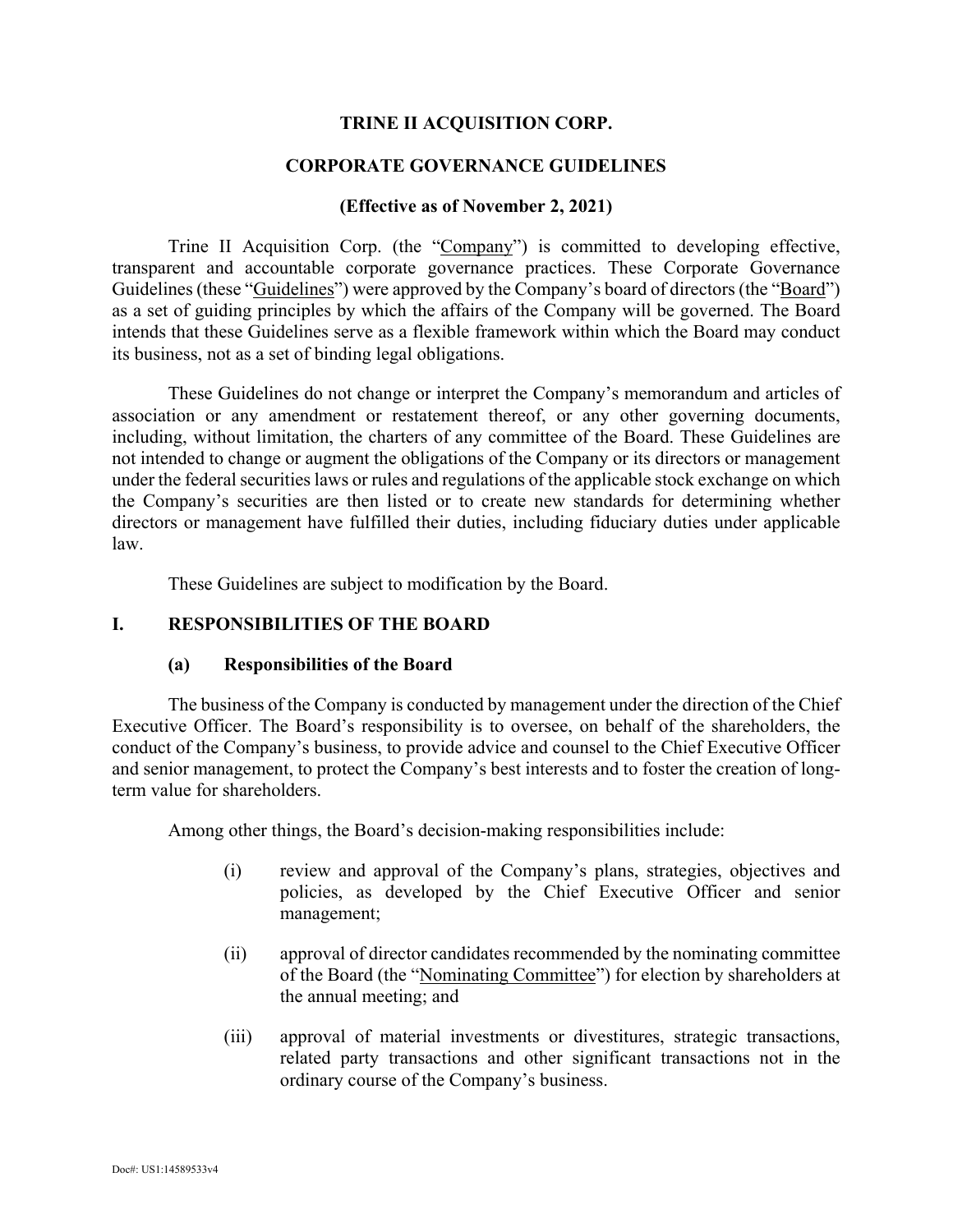Among other things, the Board's oversight responsibilities include monitoring and/or making inquiries concerning:

- (i) the Company's performance in relation to its plans, strategies, financial and non-financial objectives;
- (ii) the performance and effectiveness of the Company's management team;
- (iii) succession and development plans for key executives of the Company, including the Chief Executive Officer;
- (iv) the various committees of the Board;
- (v) through the Audit Committee of the Board (the "Audit Committee"), evaluating the integrity of the Company's accounting and financial reporting systems, including the audit of the Company's annual financial statements by the independent registered public accounting firm, and that appropriate systems of control are in place. The Audit Committee reports to the Board on a regular basis and the Board, upon the recommendation of the Audit Committee, takes the actions that are necessary to ensure the integrity of the Company's accounting and financial reporting systems and that appropriate controls are in place; and
- (vi) the Company's compliance with legal and regulatory requirements.

In carrying out their responsibilities, members of the Board will exercise their business judgment and act in ways that they reasonably believe will serve the best interests of the Company and its shareholders. As appropriate, the Board may also consider the interests of other stakeholders, including employees, customers, lenders and the members of the communities in which the Company operates.

### **(b) Expectations of Members of the Board**

Members of the Board are expected to:

- (i) become and remain informed about the Company, its business and its industry;
- (ii) attend all meetings of the Board and committees of the Board on which they serve, having read and considered any materials distributed in advance of the meeting; and
- (iii) participate constructively in meetings of the Board and committees of the Board, drawing upon their individual experience, knowledge and background, as appropriate, to provide perspectives and insights.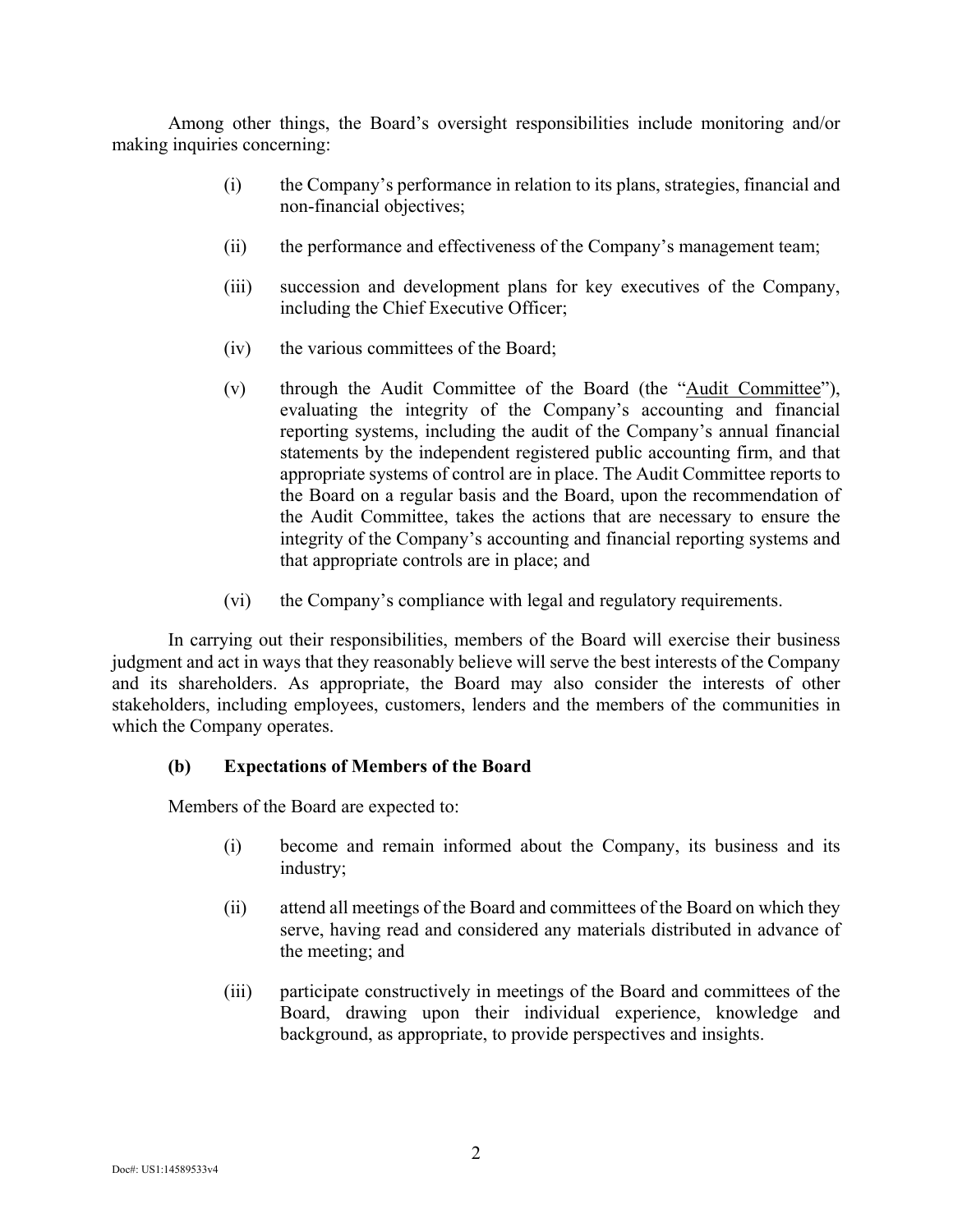### **II. OPERATIONS OF THE BOARD**

### **(a) Board Size**

The number of directors which shall constitute the Board shall be fixed from time to time in accordance with the provisions of the memorandum and articles of association of the Company then in effect.

## **(b) Board Independence**

It is the Board's policy that a majority of the directors will be "independent" as that term is defined in the listing standards of the New York Stock Exchange ("NYSE"); *provided*, *however*, that, pursuant to the exemption provided to "controlled companies" by the listing standards of the NYSE, for such time that the Company qualifies as a controlled company, as well as any phase-in period for listing in conjunction with an initial public offering, the Company shall not be required to comply with such director independence requirements. The Board may also examine other factors that will contribute to effective oversight and decision-making by the Board; *provided*, *however*, that, so long as the Company is subject to NYSE rules and regulations, the Company shall meet any requirements therein, including with respect to director independence.

# **(c) Board Meetings**

The Board plans to hold four (4) regular meetings annually and may hold additional or special meetings whenever necessary, but may hold fewer meetings prior to the Company's initial business combination. Regular and special meetings of the Board may be held either in person or by conference call. The Board may also act by unanimous written consent.

# **(d) Board Agendas**

In preparation for meetings of the Board, the Chief Executive Officer, with support from the Chief Financial Officer and such other officers as the Chief Executive Officer or the Chief Financial Officer may designate, shall, to the extent applicable, disseminate to directors on a timely basis briefing materials regarding matters to be included in the meeting agenda, as well as minutes from prior meetings and any written reports by committees of the Board. Each member of the Board may suggest inclusion of items on the agenda and raise at any meeting of the Board subjects that are not specifically on the agenda for such meeting.

# **(e) Board Materials Distributed in Advance**

Information and materials that are important to the Board's understanding of the agenda items and other topics to be considered at a meeting of the Board should, to the extent practicable and appropriate, be distributed sufficiently in advance of such meeting to permit prior review by the directors. Directors are expected to have reviewed and be prepared to discuss all materials distributed in advance of any meeting.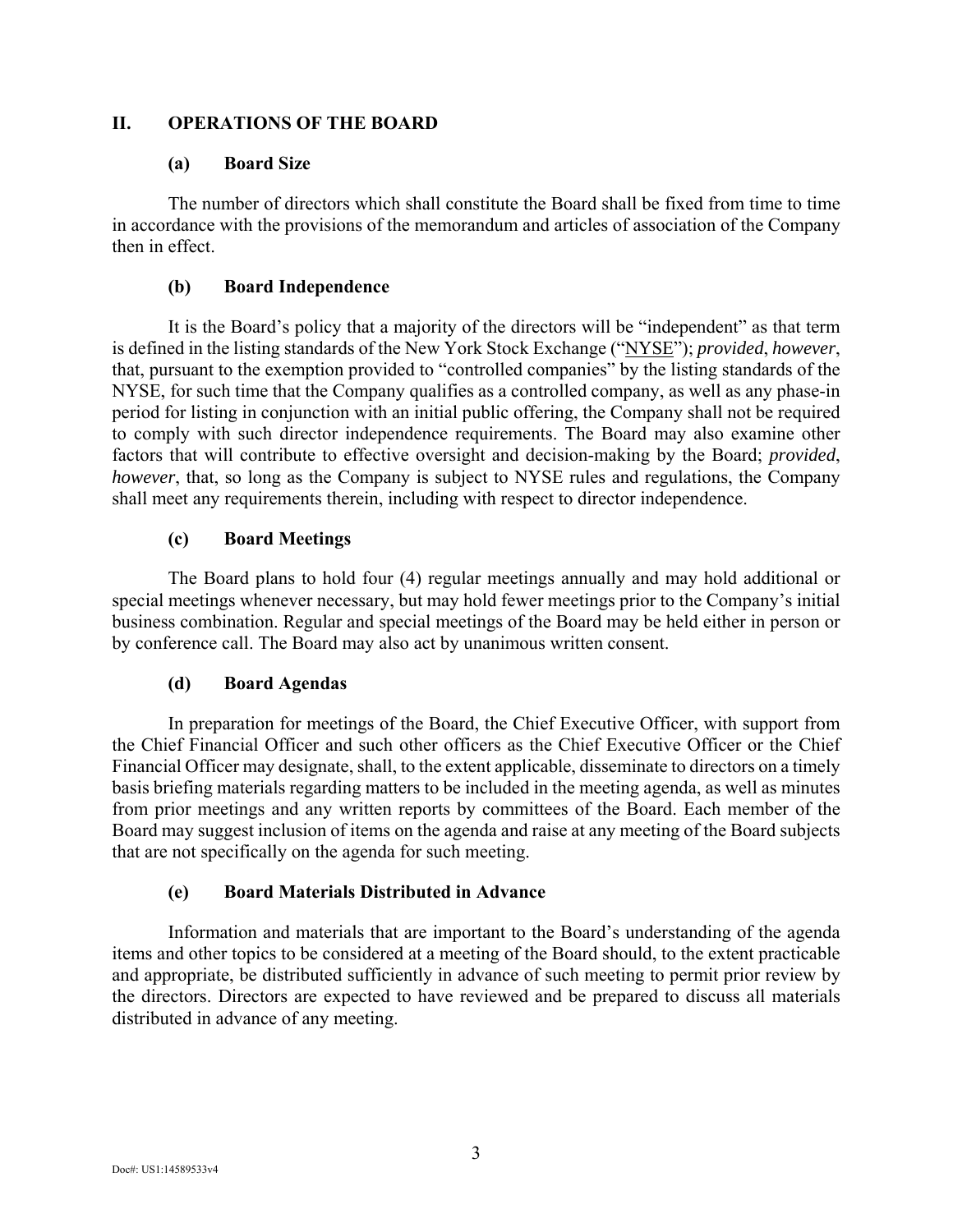## **(f) Board Committees**

The Board currently has the following standing committees: Audit Committee, Nominating Committee and compensation committee of the Board (the "Compensation Committee"). The committees' charters are posted on the Company's website. From time to time, the Board may form a new committee or disband an existing committee depending on the circumstances. Each committee shall comply with the independence and other requirements established by applicable law and rules and regulations, including those of the Securities and Exchange Commission and NYSE, within any required timeframes.

The Nominating Committee may make recommendations to the Board relative to committee members and chairs consistent with the membership criteria outlined in the charter of the applicable committee. Committee appointments are subject to approval of the majority of the full Board. The Board may replace any committee chairs or members or add additional members to a committee of the Board at any time during the year.

Members of all standing committees are appointed by the Board. The Board determines the exact number of members and can at any time remove or replace a member of a committee of the Board. The chair of each committee of the Board will, in consultation with appropriate committee members and members of management and in accordance with such committee's charter, determine the frequency and length of meetings of such committee and develop such committee's agenda.

# **(g) Separate Sessions of Independent Directors**

NYSE rules and regulations require independent members of the Board to meet in regularly scheduled executive sessions without non-independent directors. The Board's policy is to hold executive sessions without the presence of management, including the Chief Executive Officer and other non-independent directors, at such times and with such frequency as required by NYSE rules and regulations and as otherwise necessary. Committees of the Board may also meet in executive session as deemed appropriate.

# **III. DIRECTOR QUALIFICATIONS AND BOARD COMPOSITION**

# **(a) Director Criteria**

The Company seeks to align composition of the Board with the Company's strategic direction so that members of the Board bring skills, experience and backgrounds that are relevant to the key strategic and operational issues that they will oversee and approve. Director candidates are typically selected based on their integrity and character, sound, independent judgment, track record of accomplishment in leadership roles as well as their professional and corporate expertise, skills and experience. Criteria that are typically considered by the Board in the selection of directors include:

> (i) should have demonstrated notable or significant achievements in business, education or public service;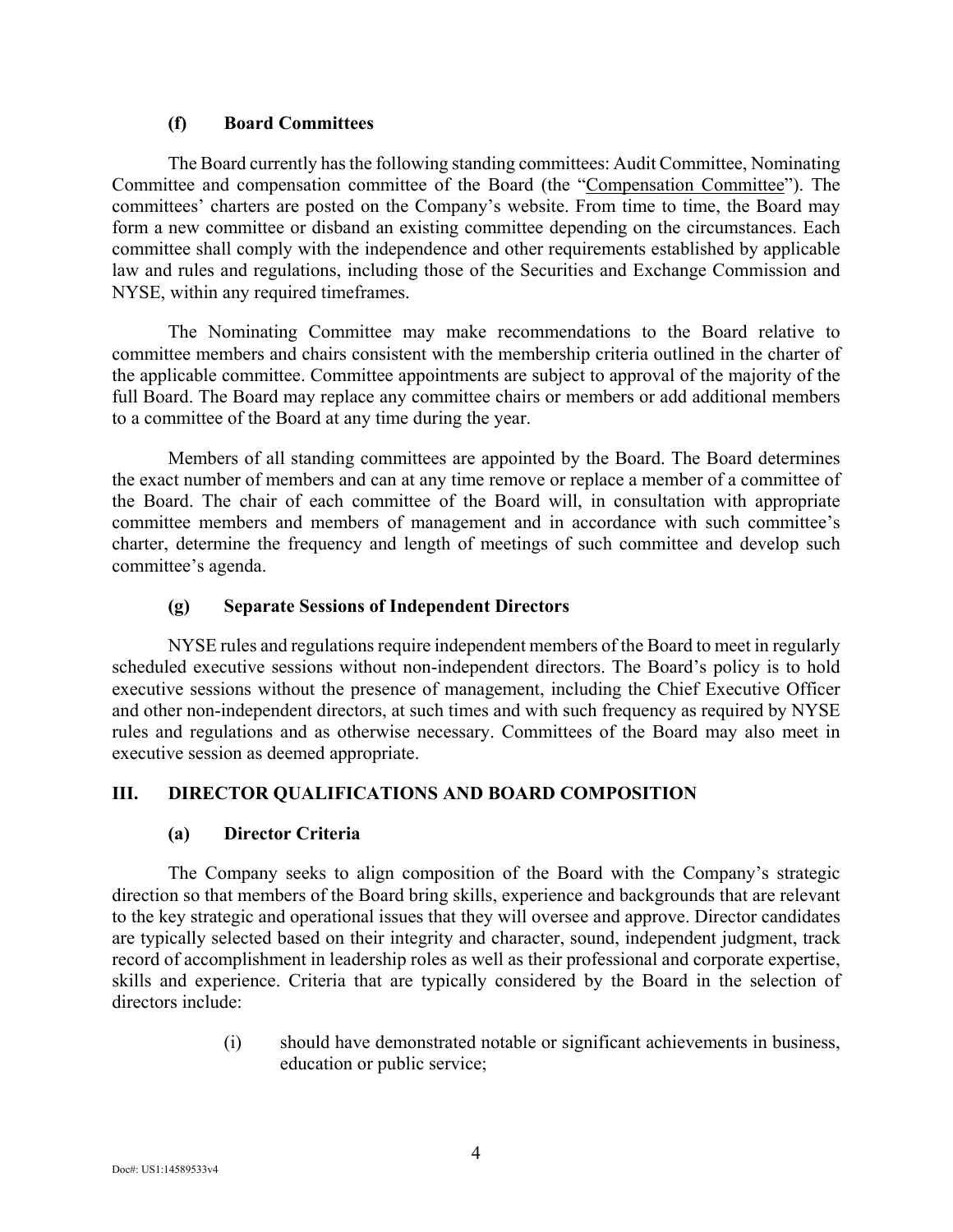- (ii) should possess the requisite intelligence, education and experience to make a significant contribution to the Board and bring a range of skills, diverse perspectives and backgrounds to its deliberations; and
- (iii) should have the highest ethical standards, a strong sense of professionalism and intense dedication to serving the interests of the shareholders.

# **(b) Regulatory Requirements**

The Nominating Committee reviews composition of the Board and the committees of the Board at least annually to ensure that the Company complies with NYSE rules and regulations and any other regulatory requirements. In so doing, the Nominating Committee conducts a review of the independence of all members of the Board for the purposes of determining whether members of the Board are "independent" under applicable NYSE rules and regulations. Members of the Board must notify the chair of the Nominating Committee, as soon as practicable, in the event that their respective circumstances change in a manner that may impact the Nominating Committee's view of their independence.

## **(c) Nominating Process**

The nominating process outlined in these Guidelines applies only with respect to the nomination of director candidates who will be presented to the Company's shareholders for election at the annual meeting, if any. Where a third party has the right to propose for nomination one or more directors to the Board, the selection and nomination of such directors need not be subject to this process.

- (i) The Nominating Committee is responsible for screening and recommending to the Board nominees for election as directors of the Company, including nominees recommended by shareholders of the Company. When formulating its recommendations, the Nominating Committee will consider advice and recommendations from shareholders, management and others as it deems appropriate and will also take into account the performance of incumbent directors in determining whether to recommend them to stand for reelection at the annual meeting of shareholders.
- (ii) After the completion of interviews (including, as appropriate, with other members of the Board, the Chief Executive Officer and other members of senior management) and reference checks of identified director candidates, the Nominating Committee will meet in person or by conference call to discuss and make recommendations to the Board with respect to the director candidates. The full Board will then vote on the committee's recommendations. Those director candidates approved by a majority of the Board shall be nominated for election by the Company's shareholders at the next annual meeting.

The Chairman and the Chief Executive Officer of the Company will contact any director candidate(s) so approved, invite them to attend the Company's annual meeting and to join the Board at its first meeting thereafter, if they are elected by the Company's shareholders at the annual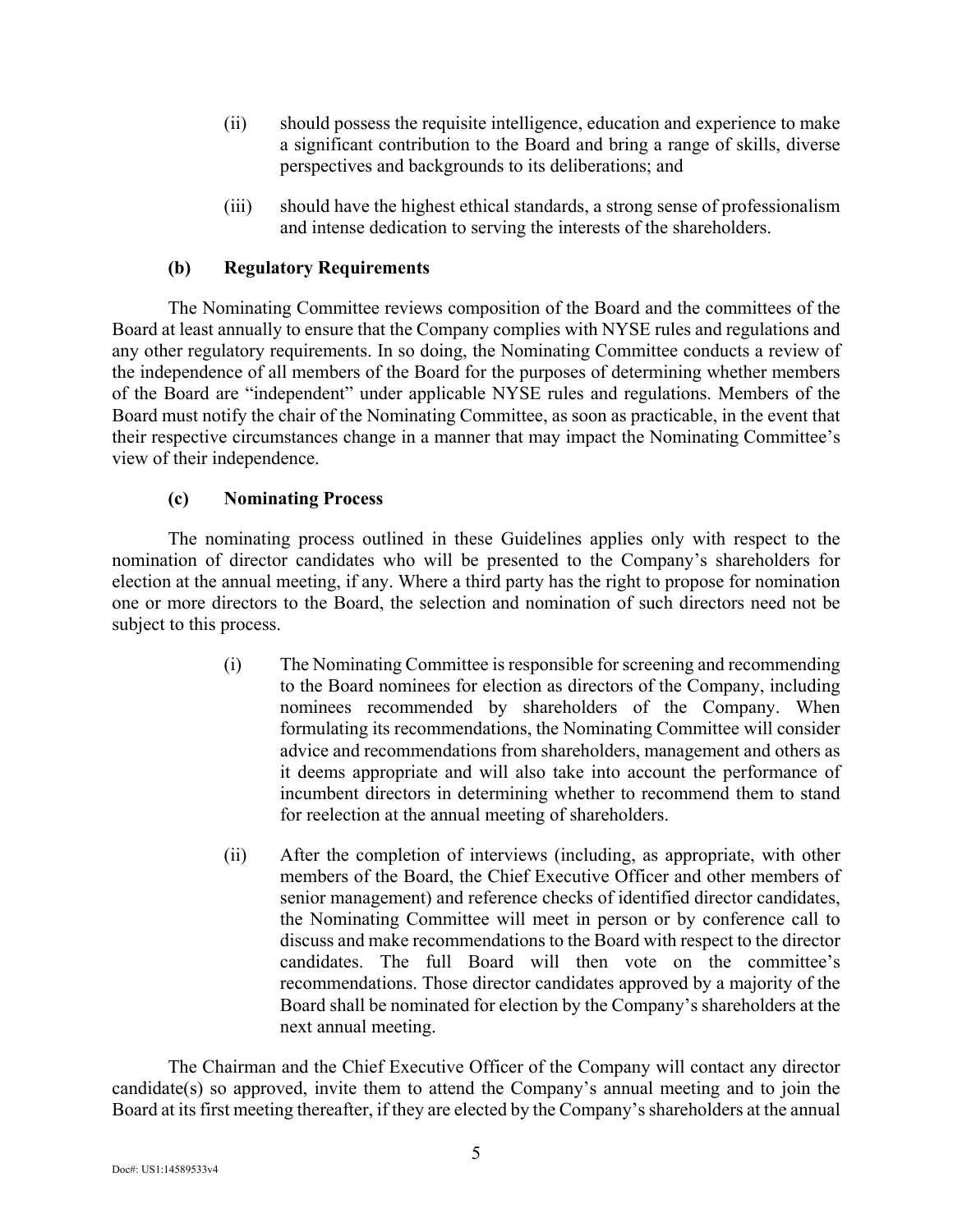meeting. In the case of a director candidate appointed between annual meetings, the same nominating process will generally apply except that the approved director candidate will be invited to join the Board at its next meeting after his or her approval by the Board.

## **(d) Director Terms**

Subject to any rights of the holders of any series of preference shares to elect additional directors under specified circumstances, the directors of the Company shall be divided into three classes as nearly equal in size as is practicable, designated Class I, Class II and Class III. The term of office of the initial Class I directors shall expire at the first  $(1<sup>st</sup>)$  annual meeting of shareholders occurring after the Company's initial public offering, the term of office of the initial Class II directors shall expire at the second  $(2<sup>nd</sup>)$  annual meeting of shareholders occurring after the Company's initial public offering and the term of office of the initial Class III directors shall expire at the third  $(3<sup>rd</sup>)$  annual meeting of shareholders occurring after the Company's initial public offering. At each annual meeting after the first  $(1<sup>st</sup>)$  annual meeting of shareholders occurring after the Company's initial public offering, each director elected to the class of directors expiring at such annual meeting shall be elected to hold office until the third  $(3<sup>rd</sup>)$  succeeding annual meeting and until his or her successor shall have been duly elected and qualified, or until his or her earlier death, resignation, removal or retirement.

Directors who are appointed by third parties having the right to appoint one or more Board members shall be subject to the terms of appointment established by such third party pursuant to its legal rights with the Company.

# **(e) Change of Position**

The Board does not believe that directors who retire or change the position they held when they became a member of the Board should necessarily leave the Board. Promptly following such event, the director must notify the Nominating Committee, which shall review the continued appropriateness of the affected director remaining on the Board under the circumstances. The affected director is expected to act in accordance with the Nominating Committee's recommendation following such review.

# **(f) Limitations on Board Service**

The Board does not believe that its members should generally be prohibited from serving on boards and/or committees of other organizations, and the Board has not adopted any guidelines limiting such activities. However, prior to becoming a director of another public company, a director of the Company shall notify the chair of the Nominating Committee, the chair of the Board and the Chief Executive Officer to address whether the aggregate number of directorships held by such director would interfere with his or her ability to carry out his or her responsibilities as a director of the Company. In addition, the Audit Committee will be informed if there is concern that any directorship with another company might create a conflict of interest. In the event that the Board determines that the additional directorship constitutes a conflict of interest or interferes with such director's ability to carry out his or her responsibilities as a director of the Company, such director, upon the request of the Board, shall either offer his or her resignation or not accept the other directorship.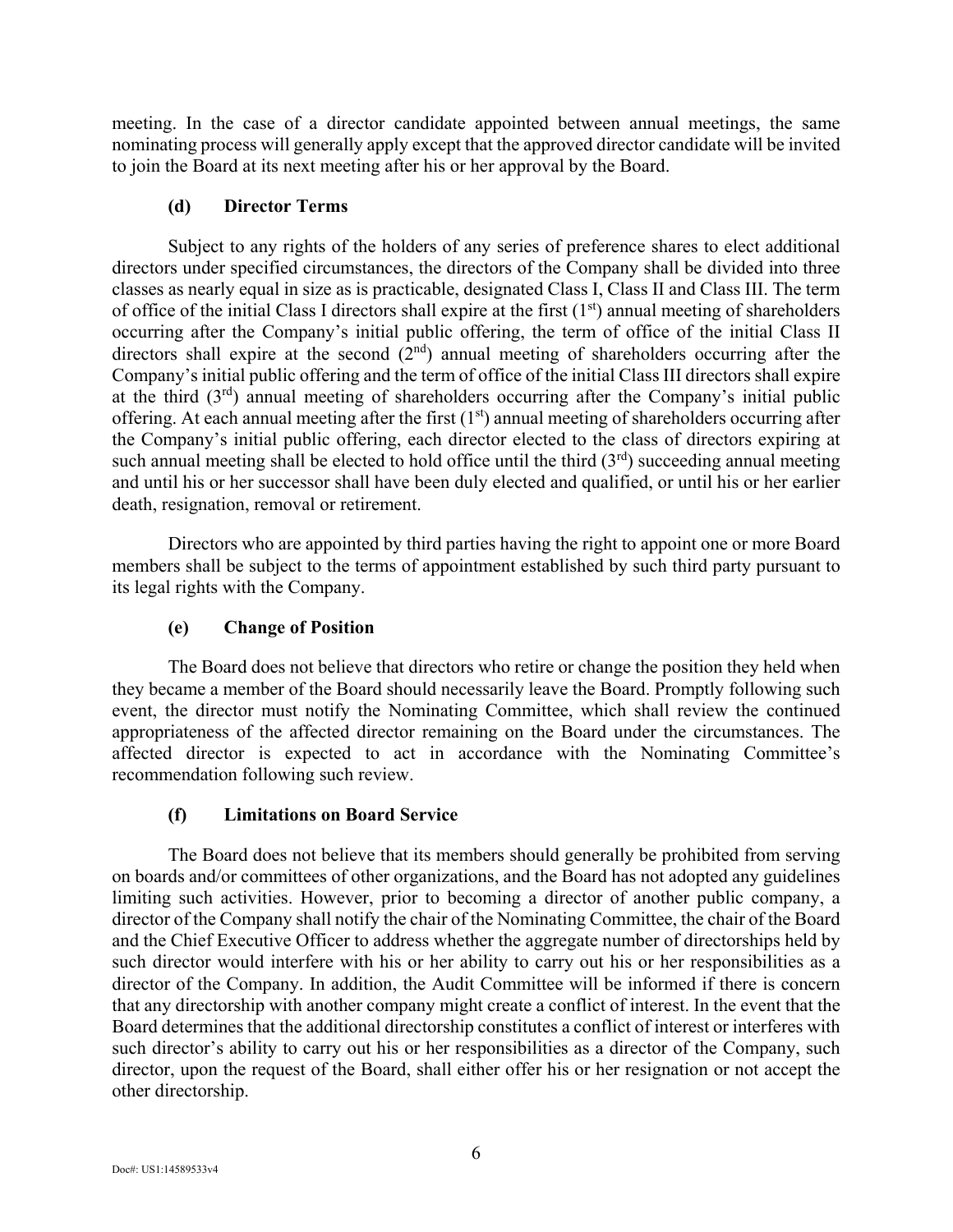### **IV. DIRECTOR ACCESS TO MANAGEMENT AND INDEPENDENT ADVISORS**

#### **(a) Access to Management**

Directors shall have full and unrestricted access to any relevant records of the Company and may request that any officer or other employee of the Company or the Company's outside counsel or accountants meet with any members of, or consultants to, the Board or any committee of the Board. As a courtesy, directors will exercise their judgment to ensure that this access does not impede or interfere with the conduct of the Company's business and is coordinated, where possible, through the Chief Executive Officer, so as not to undermine normal lines of management authority.

### **(b) Access to Independent Advisors**

In their sole discretion, the Board and each committee of the Board shall have the sole authority and responsibility to select, employ, retain and terminate any financial, legal, executive search, consulting and other professional advisors as they deem necessary or appropriate to assist in the discharge of their responsibilities. The Company shall pay the professional fees and reasonable expenses of any such independent advisors retained by the Board or any of its committees.

### **V. DIRECTOR COMPENSATION**

The Compensation Committee shall establish the amount and form of compensation to be paid to directors of the Company, if any. In making its recommendations, the Compensation Committee shall consider the director compensation policies at the Company's competitors and other comparable companies to ensure that the total compensation the Company pays to its directors is reasonable. The Board shall review its directors' compensation policy annually. Members of management who are also members of the Board shall not receive any additional compensation for their service as directors or members or chairs of the committees.

# **VI. DIRECTOR ORIENTATION AND CONTINUING EDUCATION**

### **(a) Director Orientation**

New directors shall review such materials as are provided by the Company and participate in an orientation session designed jointly by the Nominating Committee, the Chairman, the Chief Executive Officer and the Company's senior management in order to become familiar with the Company, specifically including its:

- existing operations and financial performance;
- strategic plans and businesses;
- financial plans, goals and projections;
- core values, including its Code of Business Conduct and Ethics; and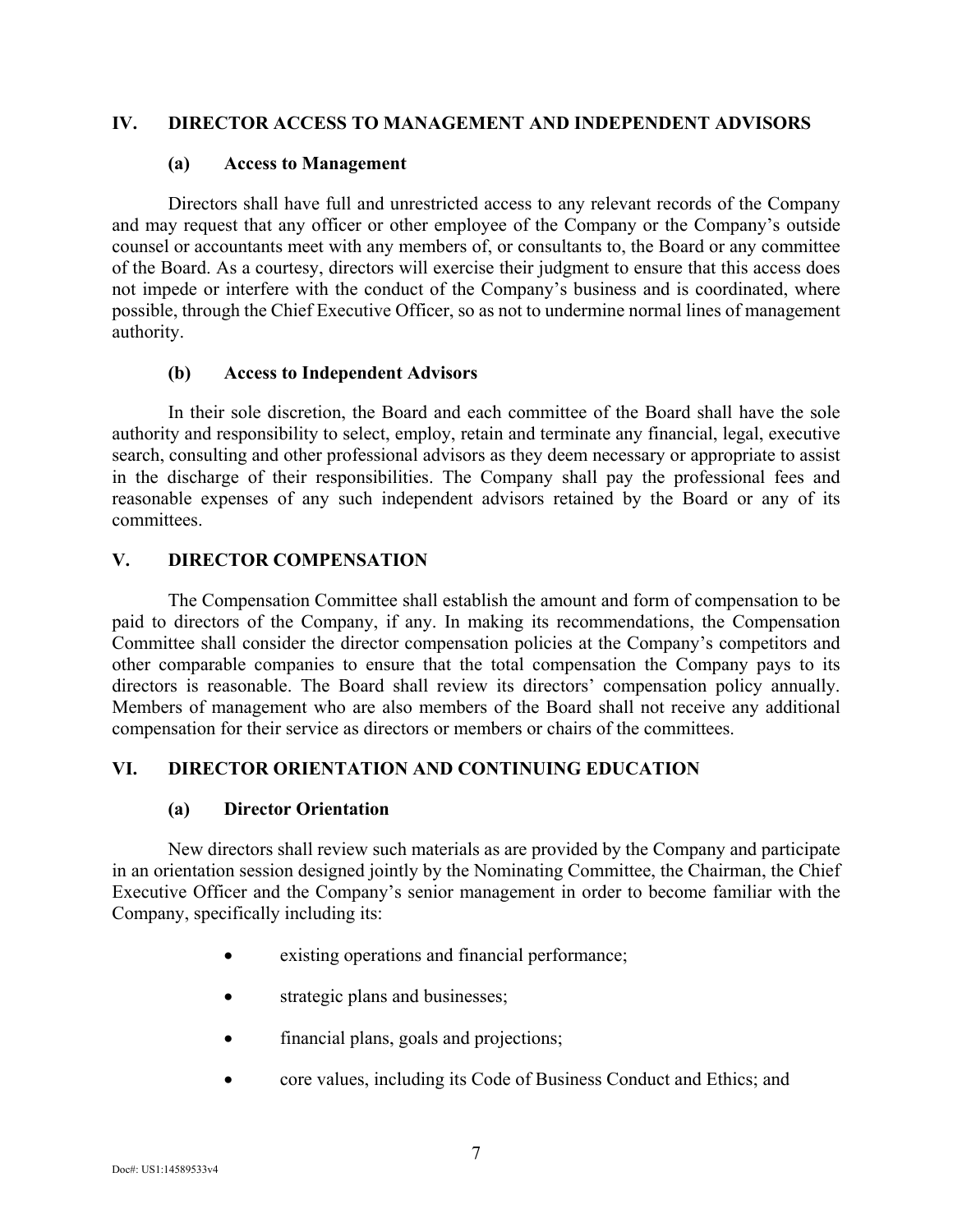corporate governance practices, procedures and policies.

#### **(b) Continuing Education**

The Nominating Committee shall endeavor to assure that all directors' continuing education is adequate to permit them to fulfill their responsibilities. Directors are also encouraged to take advantage of any available educational opportunities that would further their understanding of the business of the Company and enhance their performance on the Board.

#### **VII. EXECUTIVE SUCCESSION PLANNING AND RETENTION**

The Board will receive updates and recommendations from the Compensation Committee regarding retention and succession planning for the Chief Executive Officer and other key members of the Company's senior management team. The plan of succession includes an assessment of the experience, performance, skills and planned career paths for possible successors for the Chief Executive Officer position and other key executive roles. The Compensation Committee leads the annual review of the Chief Executive Officer's performance, in which all members of the Board provide input, and oversees the Chief Executive Officer's performance review of senior executives for purposes of compensation decisions, succession planning and leadership development. The Chief Executive Officer shall also provide the Board with an assessment of potential successors to key executive positions within the Company.

### **VIII. ANNUAL SELF-EVALUATION**

The Board and each committee of the Board shall perform an annual self-evaluation of its performance, with a particular focus on overall effectiveness. The Nominating Committee is responsible for overseeing the self-evaluation process and proposing any modifications or alterations in practices, procedures or charters of the Board or committees of the Board. The selfevaluation results and any recommendations made by the Nominating Committee to enhance the Board's functioning will be discussed by the full Board.

### **IX. SHAREHOLDER ACCESS TO THE BOARD**

#### **(a) Communications to the Board**

Shareholders and other interested parties may contact any or all members of the Board by mail. Such correspondence should be sent to Trine II Acquisition Corp., 405 Lexington Avenue, 48th Floor, New York, New York 10174. Other methods by which a person may contact the Board may be set forth on the Company's website.

All communications received as set forth in the preceding paragraph will be opened by the Chief Executive Officer or the Chief Financial Officer for the sole purpose of determining whether the contents represent a message to the Board. The Chief Executive Officer or the Chief Financial Officer will forward copies of all correspondence that, in the opinion of the Chief Executive Officer or the Chief Financial Officer, deals with the functions of the Board or committees of the Board or that he or she otherwise determines requires the attention of any member, group or committee of the Board. The Chief Executive Officer or the Chief Financial Officer, as the case may be, will not forward other correspondence.